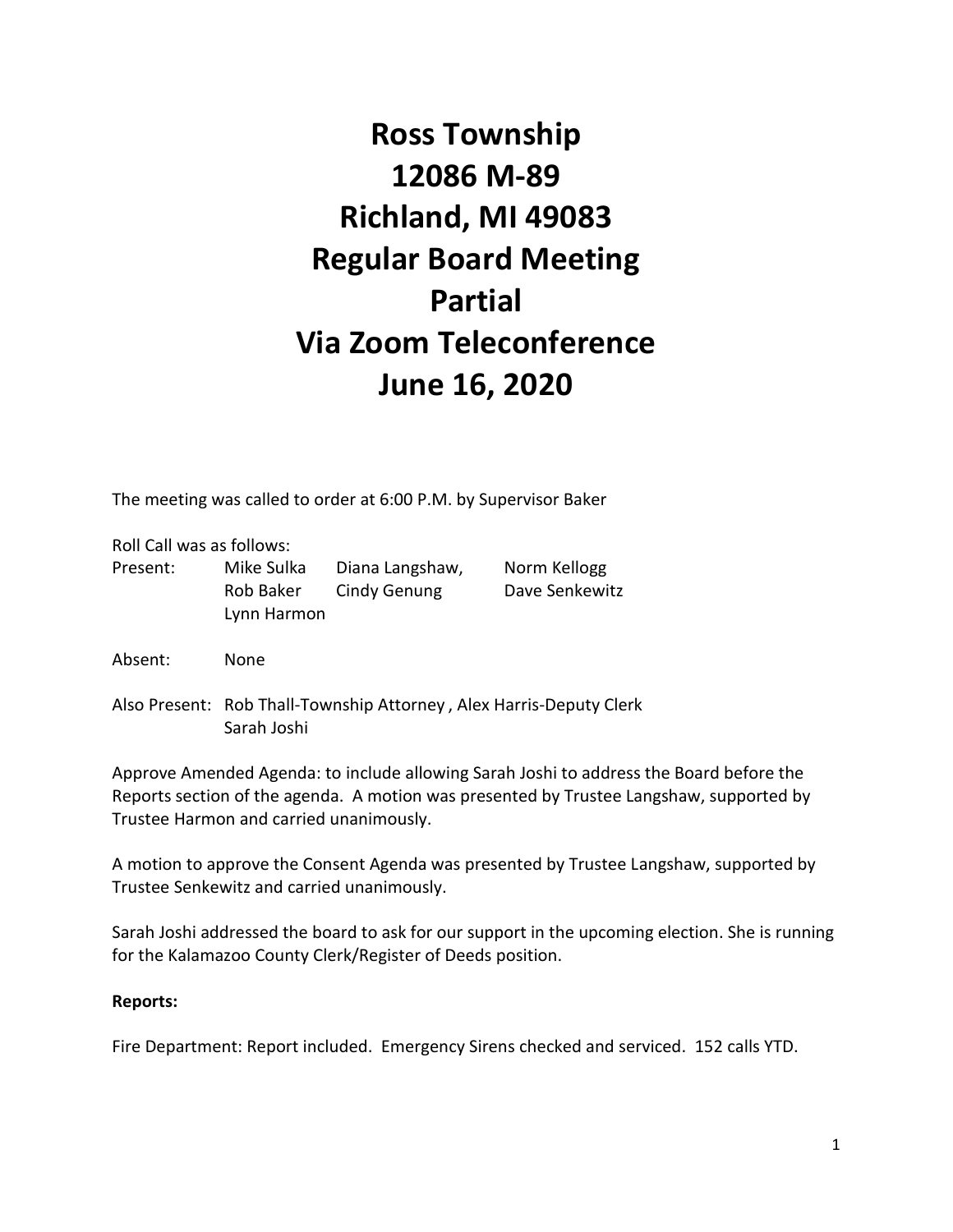Police Department: Report included. New Deputy has started in Ross Township. Marine Patrol has received a grant from the DNR. Weekend coverage mostly

Cemetery Committee: Three new junipers were installed in Day Cemetery to replace three dead junipers.

Parks Committee: Report included. Recently a sewer backup has occurred at the park. Last Thursday Roter Rooter was hired to clean up the backup. (\$300 bill). They will order new entrance signs for traffic control. \$12,000 in park revenue as of 6/16/2020. Also, Brent Gould's bill of \$3,408.30 to install new bathroom fixtures was reviewed. Decision to open the bathrooms until 8:30PM from 7:30pm.

AGS: Report included. Ordinance enforcement list.

Planning Commission: Minutes included from the 5/18/2020 meeting. GAAMPS and Outdoor Furnaces are being reviewed. Master Plan should be available for review (draft copy) on June 22, 2020 after the scheduled Planning Commission meeting.

Lifecare: They are still not in Ross Township full time due to staffing issues. There main station east of Ross Township services our location. They have averaged one call per day in Ross Township.

Supervisors Report: Report included for review. Covid-19 preparation plan for re-opening. Watercraft control (no wake zone) still at the DNR for review and to schedule a public hearing meeting. Dangerous structure hearing on June 11, 2020. 60 to 90-day time frame to demolish this fire damaged house. Sherman Lake SAD – weed control. A special meeting with the Sherman Lake residents is to be scheduled. Waiting to be able to meet in person at an outside venue to accommodate the 40 plus attendees. Ross Township offices will re-open to the public on 6/17/2020. Our Township flags will be handled by the King family going forward.

## **Public Comment: All via Zoom Teleconference.**

Linda Walters asked if face to face meeting will be allowed in July? TBD

## **Old Business:**

The Ross Township Employee Policy and Procedures revised 6/16/2020 was reviewed and discussed. Attorney Thall handed out and Non-Discrimination Policy for review and to add to our Employee Policy. This decision was postponed until our next Board Meeting to incorporate the new additions.

Credit/Lange Properties: Attorney Thall reviewed the Court's decision to dismiss the cases in favor of the Credit and Lange families. Attorney Thall recommended that the Township appeal the decision based on specific issues in the Court's ruling. The Township has appealed this decision. Future court date will be schooled in the near future. Also discussed was the approval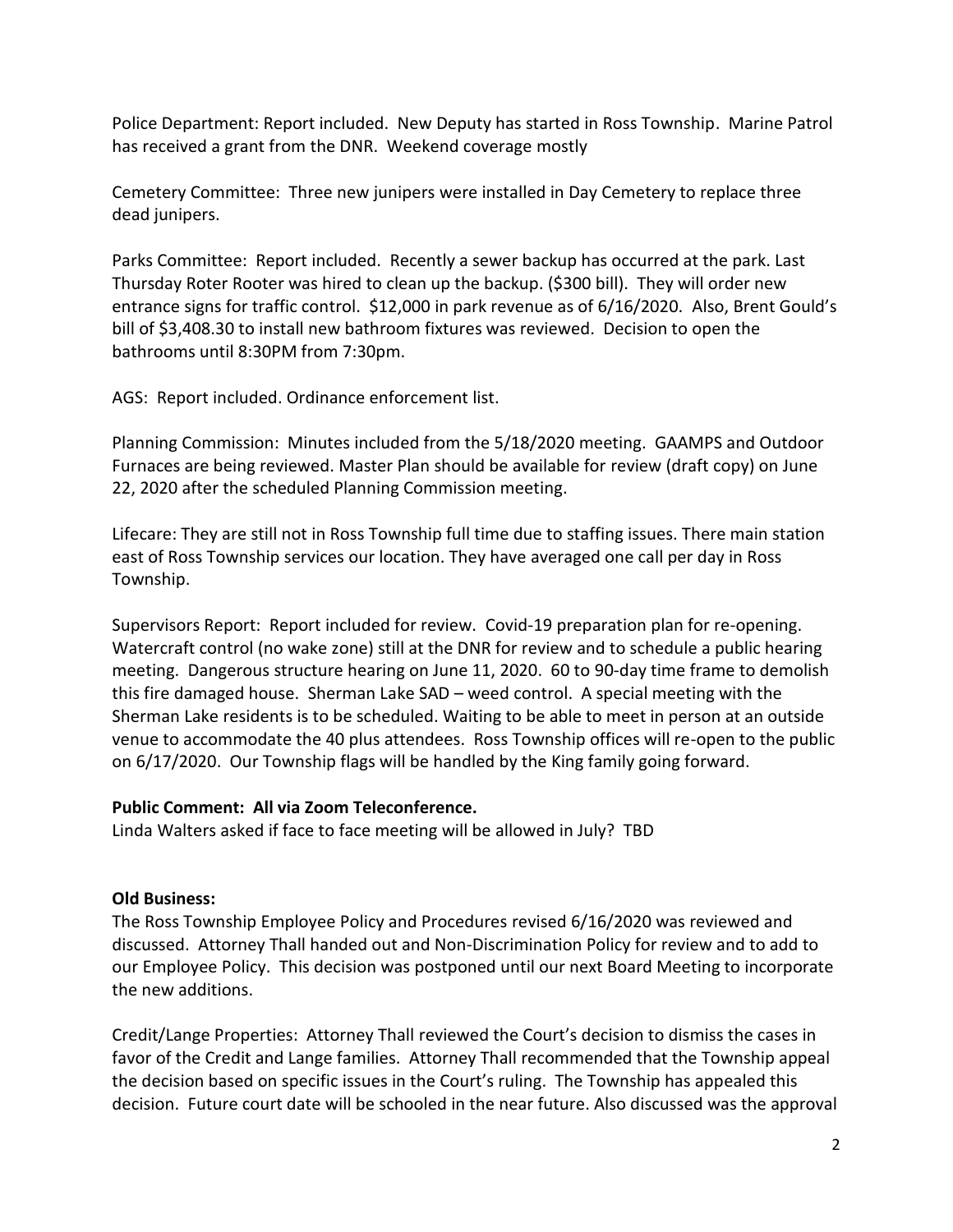of a rental registration ordinance for Ross Township. Attorney Thall will put together a draft copy for Board review and possible future approval.

## **Additional Public Comments: via Zoom Teleconference;**

Andrew, family has been home owners since 1903. The properties have been used as rentals for generations. T. Gallagher, two properties adjoin his property. Favors the appeal of the Court's decision. Has owned his property for 21 years. Rob Credit, his family has owned their property for 97 years. Requested that the Township come to homeowners more instead of neighbor's complaints. Communicate with homeowners, Conner Field, adjacent property to the Credit house. Two things are similar owners do not live there and renters have been a nuisance and hassle for family members. Ted Barney, communicated to neighbors to call them about problems. He has received on two complaint calls in many years.

Any other Old Business: None

#### **New Business:**

Zoning Ordinance on Signage – Ordinance No. 118. An amended motion to add under K/1, Temporary Signs do not require a permit, was presented by Trustee Langshaw, supported by Trustee Sulka. A roll call vote approve this new Ordinance was as follows: Sulka-Aye, Langshaw-Aye, Kellogg-Aye, Baker-Aye, Genung-Aye, Senkewitz-Aye, Harmon-Aye. The motion carried with a 7-0 vote and was unanimously adopted on 6/16/2020.

Remaining PAR fund allocation. \$9,227 to be used for crack fill treatment as per the report provided. (D Ave. to D Ave. and  $37<sup>th</sup>$  St. to GL Drive East.) This project will be completed by RCKC.

Park Committee Remove; Alex Harris Add: Gail Hurn, Chris Gottwald, Cathy Knauf

Supervisor Baker discussed this request as above and previously discussed the matter with Alex Harris. A motion to approve this request was presented by Trustee Senkewitz, supported by Trustee Langshaw. A roll call vote was as follows: Sulka-Aye, Langshaw-Aye, Baker-Aye, Genung-Aye, Senkewitz-Aye, Harmon-Aye. Kellogg-Abstained The motion was passed on a 6 to 0 vote.

## **Any Other New Business: None**

#### **Members Time:**

Rob Baker – planning on an open meeting (in person attendance) for the July Board Meeting.